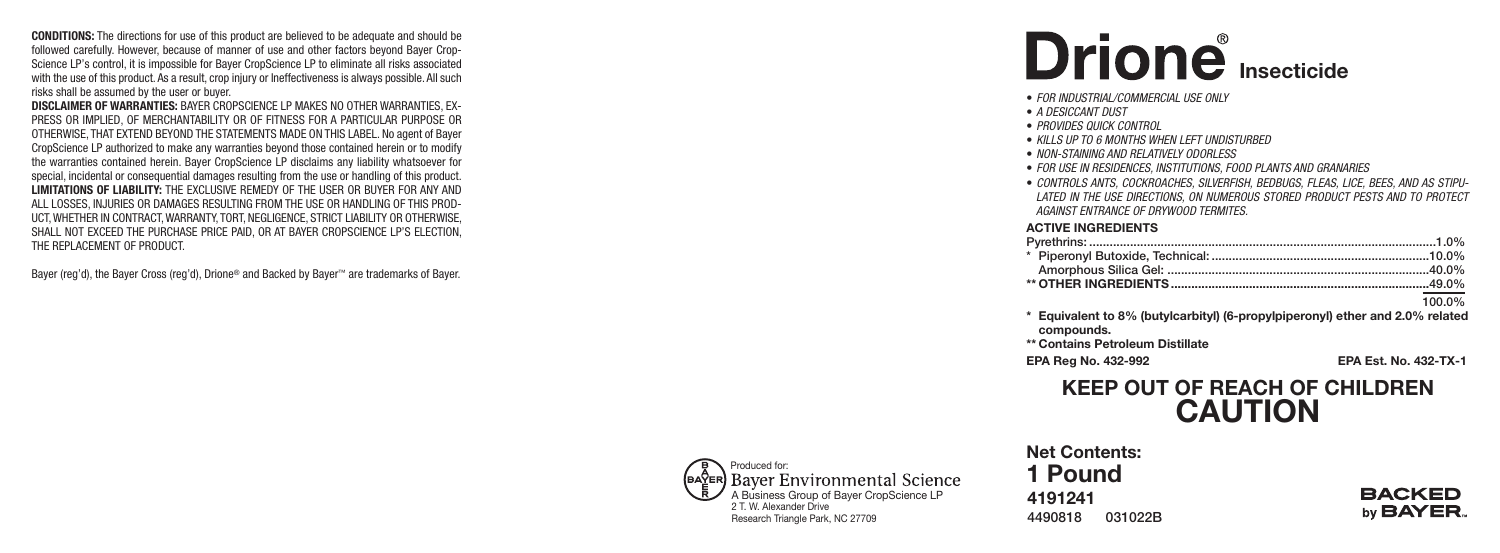#### **FIRST AID**

**If on skin** • Take off contaminated clothing.<br> **or clothing** • Rinse skin immediately with ple • Rinse skin immediately with plenty of water for 15 to 20 minutes.

• Call a poison control center or doctor for treatment advice.

**If in eyes**  $\bullet$  Hold eye open and rinse slowly and gently with water for 15 to 20 minutes. • Remove contact lenses, if present, after the first 5 minutes, then continue rinsing eye.

• Call a poison control center or doctor for treatment advice.

#### **HOT LINE NUMBER [PYRETHROID]**

Have the product container or label with you when calling a poison control center or doctor, or going for treatment. You may also contact 1-800-334-7577 for emergency medical treatment information.

**Note To Physician:** May pose an aspiration pneumonia hazard.

For Product Information Call Toll-Free: 1-800-331-2867

#### **PRECAUTIONARY STATEMENTS Hazards To Humans & Domestic Animals**

#### **CAUTION**

Harmful if absorbed through skin. Causes moderate eye irritation. Avoid contact with skin, eyes or clothing. Wash thoroughly with soap and water after handling. Containers larger than one pound may not be used or stored in food handling establishments.

#### **Environmental Hazards**

This product is toxic to fish. Do not apply directly to water. Do not contaminate water when disposing of equipment washwater or rinsate.

### **DIRECTIONS FOR USE**

It is a violation of Federal Law to use this product in a manner inconsistent with its labeling.

### **STORAGE AND DISPOSAL**

Do not contaminate water, food or feed by storage or disposal. **Storage:** Store in original sealed container in a cool, dry place inaccessible to children and pets.

#### **STORAGE AND DISPOSAL (continued)**

**Disposal:** If empty: Non-refillable container. Do not reuse or refill this container. Place in trash or offer for recycling if available.

**If partly filled:** Call your local solid waste agency for disposal instructions. Never place unused product down any indoor or outdoor drain.

**APPLICATIONS WITHIN FOOD AREAS:** For use in and around food processing plants and warehouses, bakeries, beverage plants, restaurants, supermarkets, meat and poultry processing plants, hotels, motels, hospitals and schools.

**LIMITED TO CRACK AND CREVICE TREATMENT ONLY:** Using a bulbous duster, apply a small amount of material directly into cracks and crevices such as expansion joints between different elements of construction or between equipment bases and the floor, wall voids, motor housings, junction boxes or switch boxes, conduits or hollow equipment legs where **Cockroaches, Ants, Silverfish, Spiders, Boxelder Bugs** and **Crickets** hide. Care should be taken to avoid depositing the product onto exposed surfaces or introducing the material into the air. Avoid contamination of food or food processing surfaces.

APPLICATIONS OF THIS PRODUCT IN THE FOOD AREAS OF FOOD HANDLING ESTABLISHMENTS OTHER THAN AS A CRACK AND CREVICE TREATMENT ARE NOT PERMITTED.

**NON-FOOD AREAS:** For use in and around homes, institutions, hospitals, office buildings, hotels, motels, theaters, schools, warehouses, truck trailers and railroad cars.

To control crawling insects such as **Ants, Cockroaches, Silverfish, Firebrats, Spiders, Boxelder Bugs, Ticks, Lice** and **Fleas** in animal quarters, distribute Drione® at the rate of 2 oz/100 sq ft of surface area. Apply a continuous visible film underneath and behind stairs, refrigerators and appliances. Treat on, around and behind moldings, shelving, baseboards, pipe openings, cracks, crevices, and other areas where insects hide. For severe infestations, apply Drione behind cabinets and walls, in crawlspaces and attics at the rate of 16 oz/1,000 sq ft of surface area. Repeat treatment as necessary.

**STORED PRODUCT PESTS:** To aid in the control of **Cadelles, Cheese Mites, Cigarette Beetles, Confused Flour Beetles, Dark Mealworms, Drugstore Beetles, Grain Mites, Granary Weevils, Red Flour Beetles, Rice Weevils, Sawtoothed Grain Beetles** and **Yellow Mealworms** in mills, elevators and granaries. Clean up waste materials, dust, dirt, and any other debris. Thoroughly treat floors, walls and other surfaces in bins, storage and handling areas. Apply into cracks and crevices and other difficult to reach areas where insects may hide.

**BEES AND WASPS:** It is generally advisable to treat **Wasp** and **Bee** nests in the evening when

insects are less active and have returned to the nest. Using hand or power duster or other suitable means, with extension tubes if necessary, thoroughly dust nest and entrance and surrounding areas where insects alight. Nests in wall voids can be located by listening with your ear against the wall. Drill a hole in the area, blow dust in, and reseal. For best results check nests carefully one or two days after treatment to ensure complete kill, then remove and destroy nest to prevent emergence of newly hatched insects. If removal is not feasible, retreat the nest if necessary. Care should be taken when treating overhead nests so that neither the product nor the nest falls on people standing below.

**SEWER TREATMENTS: American** and **Oriental Cockroach** infestations in sanitary sewers maybe treated with approximately 6 ounces of Drione per manhole. When treating sewers, one manhole per 200 feet of line should be treated. Treatments are made by removing the manhole cover and replacing with a disc of plywood bored to receive the usual flexible hose from portable or truckmounted ventilating equipment. Six ounces of Drione is introduced into the ventilating air to be dispersed quickly and thoroughly through the system.

**BEDBUGS:** Take bed apart. Dust into joints and channels. If hollow, such as square or round tubing, see that the interior of framework is well dusted. Mattresses should be dusted, especially tufts, folds, and edges. Picture frame moldings and all cracks and crevices in the room should be treated. **DRYWOOD TERMITES:** To protect against entrance, using an electric or hand operated rotary duster, distribute Drione through an entry, e.g. crawl hole into attic and crawl space of building, at a rate of 1 lb/1,000 sq ft of floor area. All vents and blowers on the wind-ward side should be closed. All wood surfaces should be covered. In case of localized infestations probe to locate galleries and drill holes to inject Drione into the galleries. If reasonably heavy infestation has already developed, fumigation should be employed.

**FLEAS:** Surfaces of kennels should be dusted at the rate of one oz/50 sq ft. Heavily infested lawns, basements, and crawl spaces should be dusted at the rate of 16 oz/1,000 sq ft. Repeat as necessary.

**SOWBUGS, PILLBUGS, GROUND BEETLES, EARWIGS, MILLIPEDES, CENTIPEDES AND SCOR-PIONS:** Apply around doors and windows and other places where these pests may enter premises. Treat baseboards, storage areas and other locations where these pests are found.

#### **IMPORTANT: READ BEFORE USE**

Read the entire Directions for Use, Conditions, Disclaimer of Warranties and Limitations of Liability before using this product. If terms are not acceptable, return the unopened product container at once. By using this product, user or buyer accepts the following conditions, disclaimer of warranties and limitations of liability.